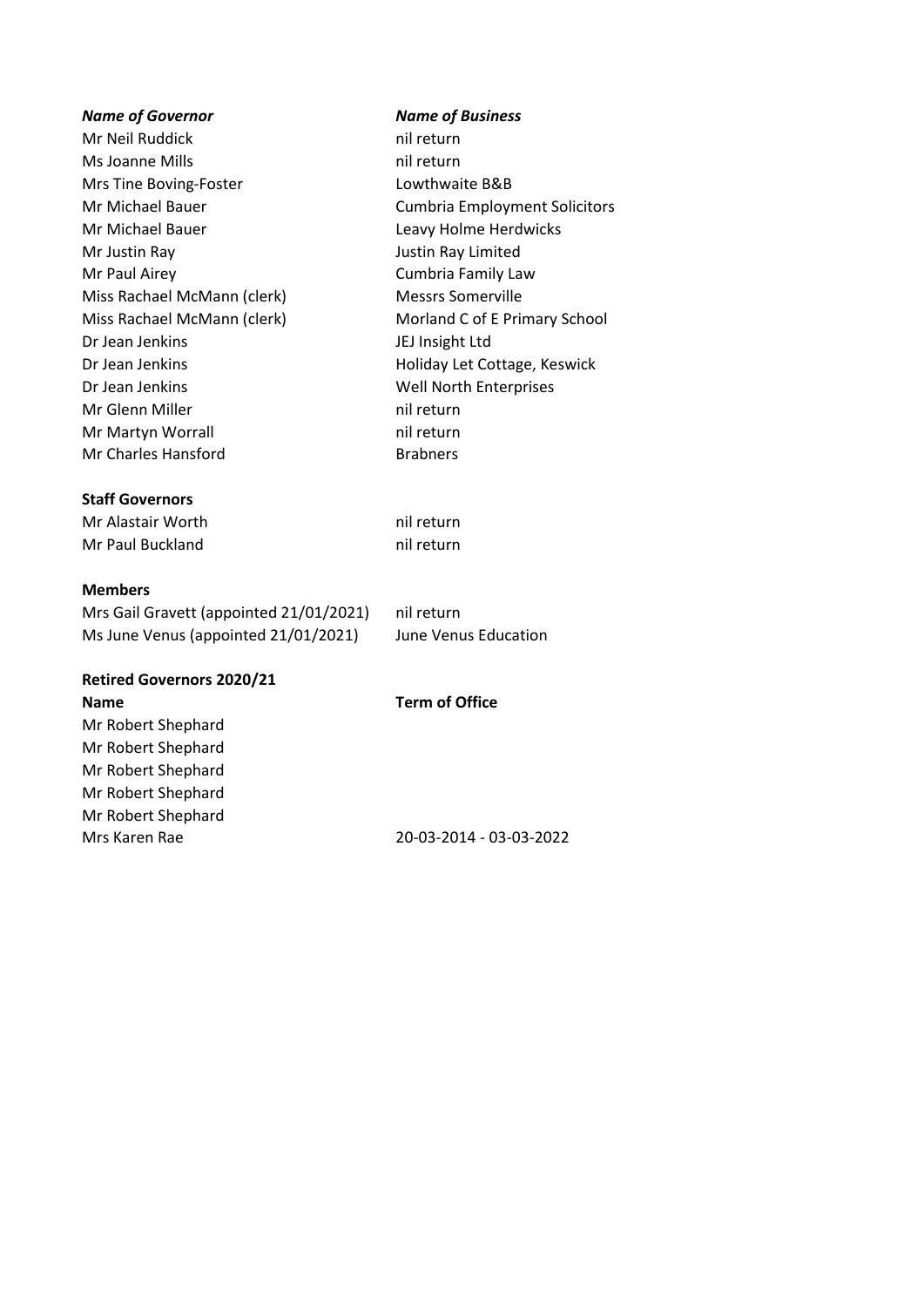| <b>Nature of Business</b>              | <b>Nature of Interest</b>               |
|----------------------------------------|-----------------------------------------|
| Nil                                    | nil                                     |
| Nil                                    | nil                                     |
| Hotel                                  | Own Business                            |
| Solicitors                             | Principal                               |
| <b>Sheep Rearing</b>                   | Partner                                 |
| Consultancy                            | Own business acting for Armstrong Watso |
| Law Firm                               | Director and Shareholder                |
| Farm                                   | <b>Family Business</b>                  |
| School                                 | <b>Foundation Governor</b>              |
| Consultancy on developing Own business |                                         |
| <b>Holiday Cottages</b>                | Owner                                   |
| Change Management Cons Associate       |                                         |
| Nil                                    | nil                                     |
| Nil                                    | nil                                     |
| Solicitors                             | Partner                                 |
|                                        |                                         |
|                                        |                                         |
|                                        |                                         |

| Nil | Nil |
|-----|-----|
| Nil | Nil |

Nil Nil Education, Consultancy an Possible employment within school or wit

#### **Business Interests** Helvellyn Consulting Ltd Patterdale C of E Primary School Helvellyn Cottages Patterdale Parish Council Patterdale Community Land Trust Nil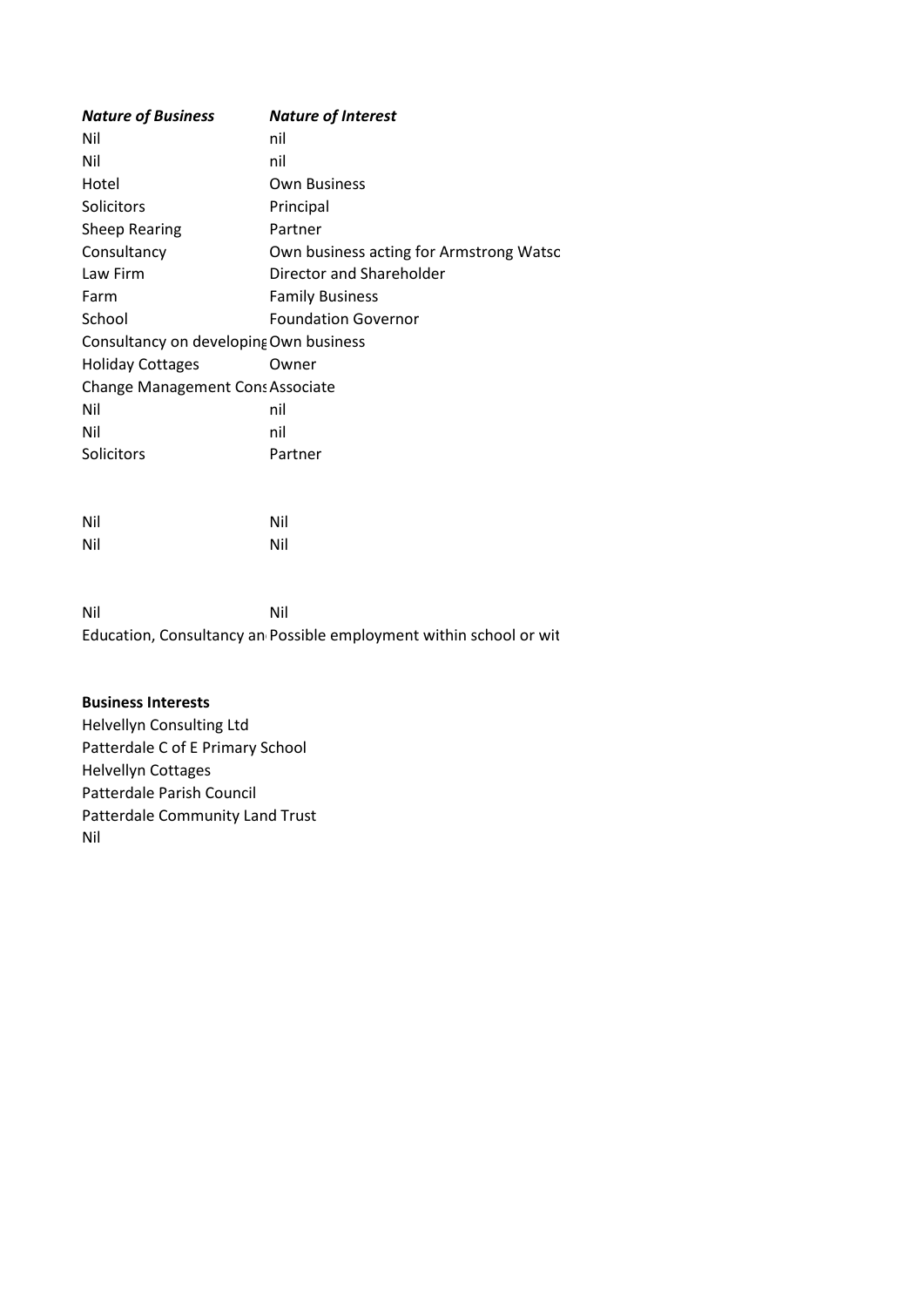| <b>Date of Appointment or Acquisition</b>                |                    | <b>Date of Cessation of Interest</b> |        |     | <b>Date of Entry</b> |
|----------------------------------------------------------|--------------------|--------------------------------------|--------|-----|----------------------|
| nil                                                      |                    | nil                                  |        | nil |                      |
| nil                                                      |                    | nil                                  |        | nil |                      |
|                                                          |                    | 2008 Ongoing                         |        |     | 02/12/2015           |
|                                                          |                    | Sep-08 Ongoing                       |        |     | 13/07/2017           |
|                                                          | Aug-16             |                                      | Mar-21 |     | 13/07/2017           |
| in, Critchleys LLP, Price Bailey LLP, Bainbridge Ongoing |                    |                                      |        |     | 06/11/2018           |
|                                                          |                    | Jun-05 Ongoing                       |        |     | 08/11/2018           |
|                                                          |                    | 2010 Ongoing                         |        |     | 30/09/2015           |
|                                                          | 10/05/2016 Ongoing |                                      |        |     | 12/05/2016           |
|                                                          | 01/01/2017 Ongoing |                                      |        |     | 03/09/2020           |
|                                                          | 01/01/2017 Ongoing |                                      |        |     | 03/09/2020           |
|                                                          | 01/01/2020 Ongoing |                                      |        |     | 03/09/2021           |
| nil                                                      |                    | nil                                  |        | nil |                      |
| nil                                                      |                    | nil                                  |        | nil |                      |
| n/a                                                      |                    | nil                                  |        | nil |                      |
| Nil                                                      |                    | Nil                                  |        | Nil |                      |
| Nil                                                      |                    | Nil                                  |        | Nil |                      |
|                                                          |                    |                                      |        |     |                      |
| Nil                                                      |                    | Nil                                  |        | Nil |                      |
|                                                          |                    | Sep-19 Ongoing                       |        |     | 01/09/2021           |